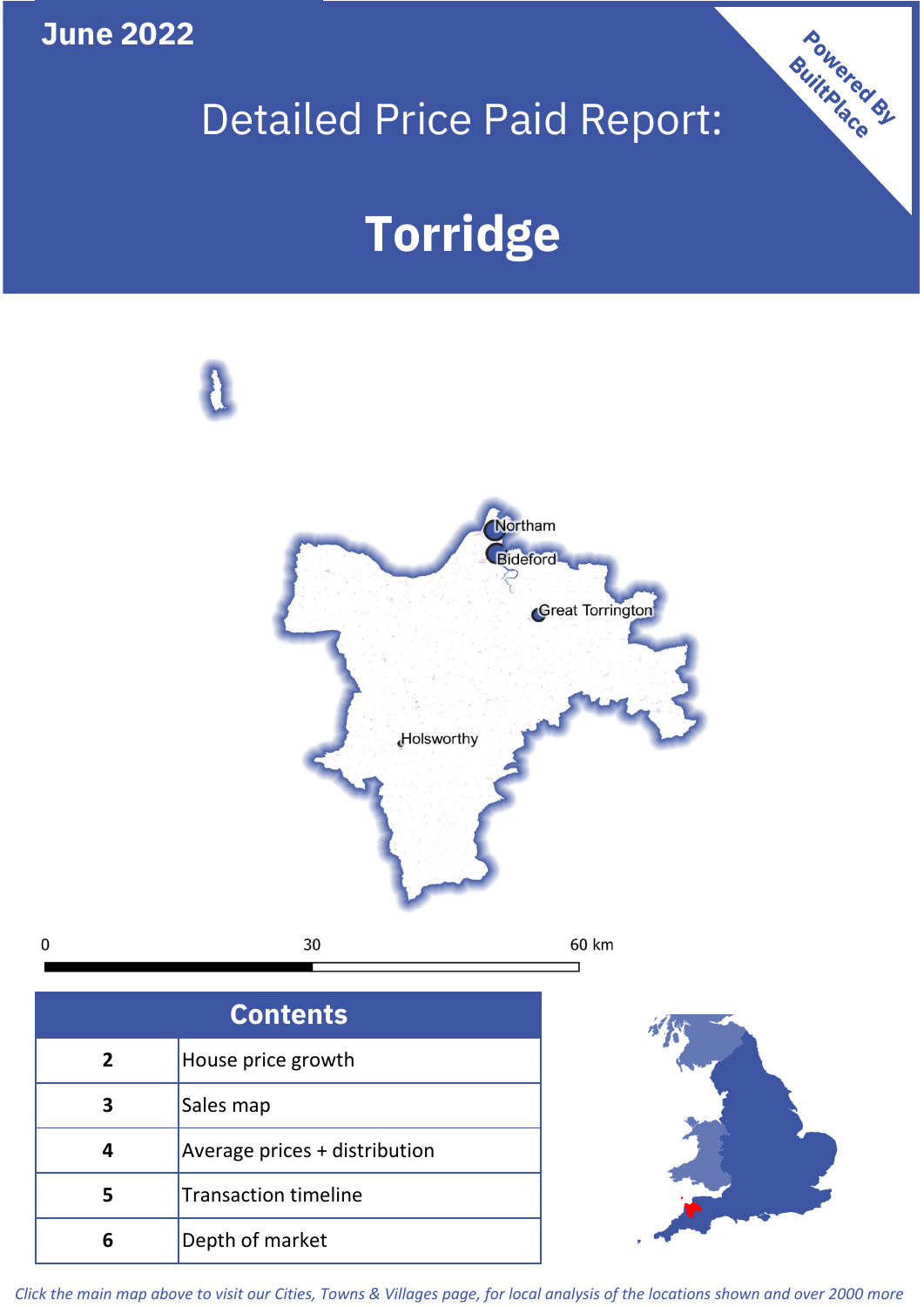#### **Headline Data**

|                     | <b>Current level</b> | 3 month  | <b>Annual</b> | 5 year   | 10 year |
|---------------------|----------------------|----------|---------------|----------|---------|
| <b>House prices</b> | £292,214             | 2.1%     | 17.9%         | 41.6%    | 61.2%   |
| <b>Transactions</b> | 1,327                | $-14.6%$ | 10.7%         | $-12.2%$ | 24.4%   |

### **House Price Growth (April 2022 data)**

#### *Annual Change in House Prices*



House prices in Torridge grew by 17.9% in the 12 months to April 2022 (based on 3-month smoothed data). By comparison national house prices grew by 10.7% and prices in the South West grew by 12.3% over the same period.

Torridge house prices are now 39.6% above their previous peak in 2007, compared to +49.0% for the South West and +52.9% across England.



#### *Year-To-Date Change in House Prices, December to April*

Local prices have grown by 4.2% in 2022 so far, compared to growth of 2.4% over the same period last year.

#### *Source: OS OpenData; UK House Price Index (Contains HM Land Registry data © Crown copyright)*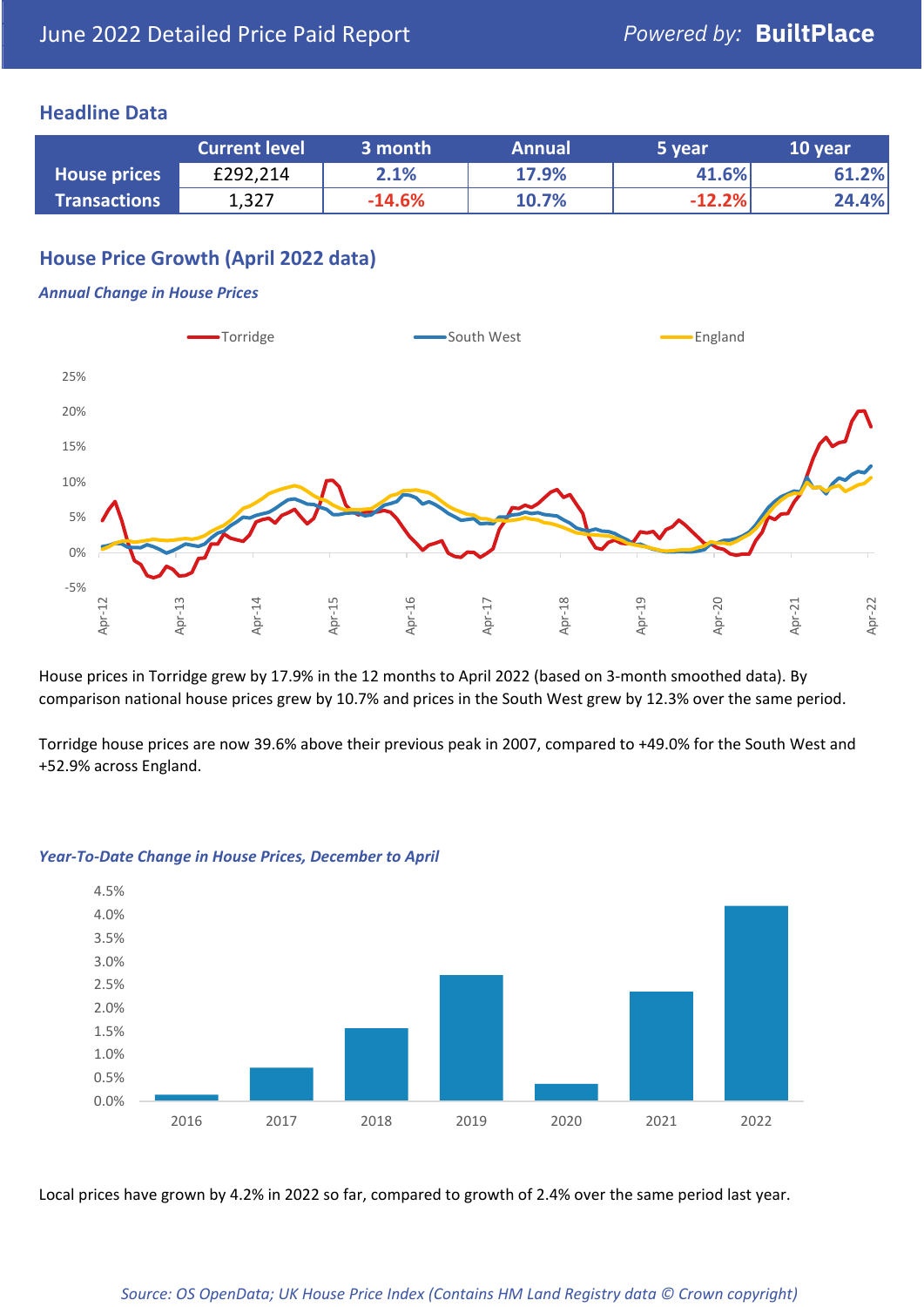### **House Price Map**

#### *12 months to April 2022*



*Each point is one postcode, coloured by the average value relative to all sales in this local authority (price bands are LA-specific quintiles).*

### **Map Key**

| Min      | <b>Max</b> |                            |
|----------|------------|----------------------------|
| Up to    | £173,000   | 1st quintile / lowest 20%  |
| £173,000 | £227,000   | 2nd quintile               |
| £227,000 | £292,000   | 3rd quintile               |
| £292,000 | £379,000   | 4th quintile               |
| £379,000 | and over   | 5th quintile / highest 20% |
|          |            |                            |

#### *Source: OS OpenData; UK House Price Index (Contains HM Land Registry data © Crown copyright)*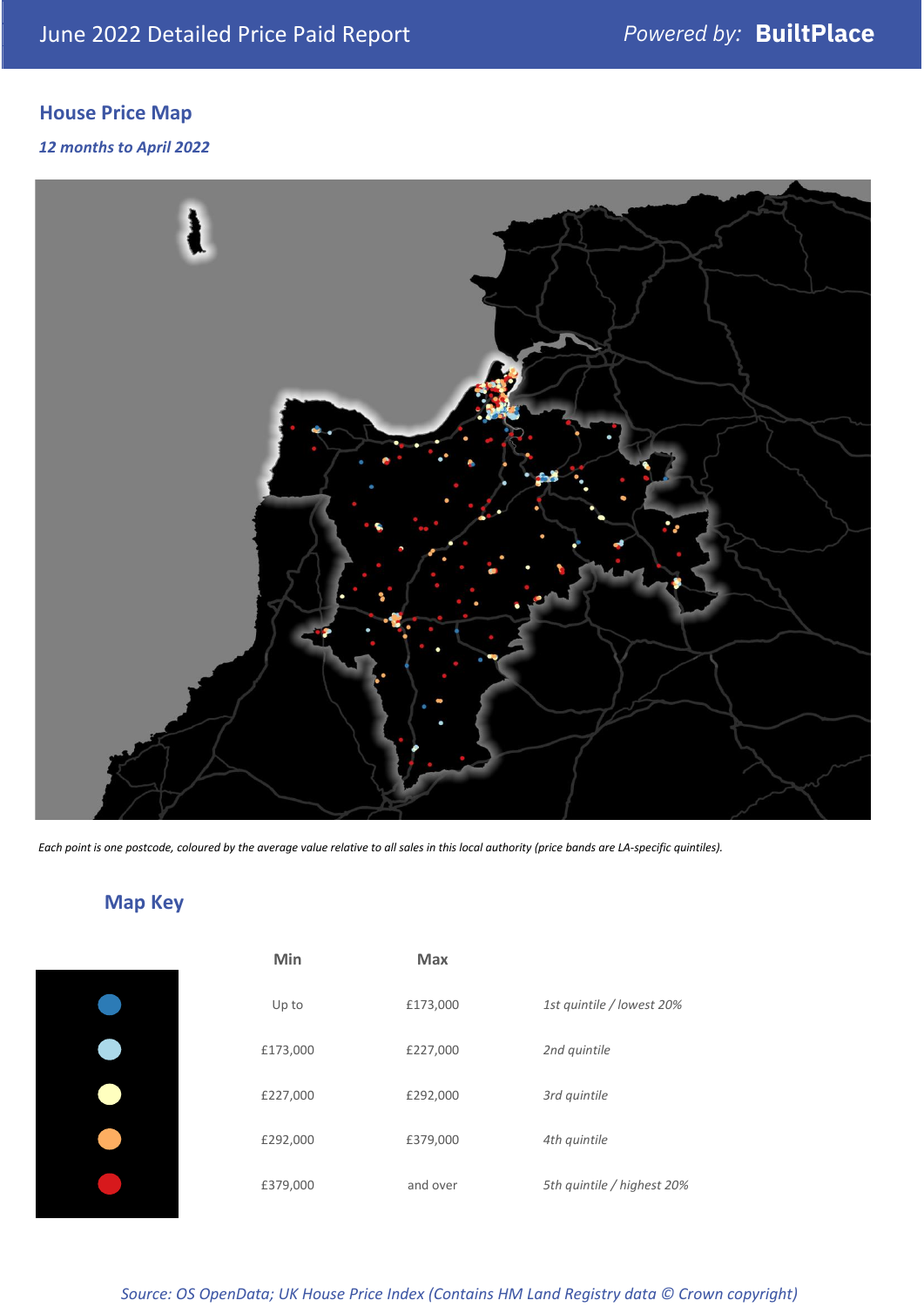#### **Average House Price by Property Type**

#### *12 months to April 2022*



|                 | <b>New</b>           | <b>Second hand</b> |  |
|-----------------|----------------------|--------------------|--|
| <b>Flat</b>     | No recorded<br>sales | £172,037           |  |
| <b>Terraced</b> | £233,298             | £214,170           |  |
| Semi-detached   | No recorded<br>sales | £261,731           |  |
| <b>Detached</b> | £325,000             | £412,233           |  |

#### **House Price Distribution by Year**

*All properties, by price band and calendar year (2020 = year to date)*

|                    | 1997 | 2002 | 2007 | 2012 | 2017 | 2019 | 2020 |
|--------------------|------|------|------|------|------|------|------|
| <b>Under £100k</b> | 89%  | 40%  | 3%   | 6%   | 3%   | 1%   | 1%   |
| £100-200k          | 11%  | 49%  | 53%  | 56%  | 44%  | 28%  | 24%  |
| £200-300k          | 1%   | 9%   | 30%  | 29%  | 34%  | 32%  | 37%  |
| £300-400k          | 0%   | 2%   | 8%   | 6%   | 13%  | 22%  | 18%  |
| £400-500k          | 0%   | 0%   | 4%   | 2%   | 4%   | 8%   | 9%   |
| <b>£500k-1m</b>    | 0%   | 0%   | 2%   | 1%   | 3%   | 8%   | 8%   |
| £1-2m              | 0%   | 0%   | 0%   | 0%   | 0%   | 1%   | 2%   |
| <b>Over £2m</b>    | 0%   | 0%   | 0%   | 0%   | 0%   | 0%   | 0%   |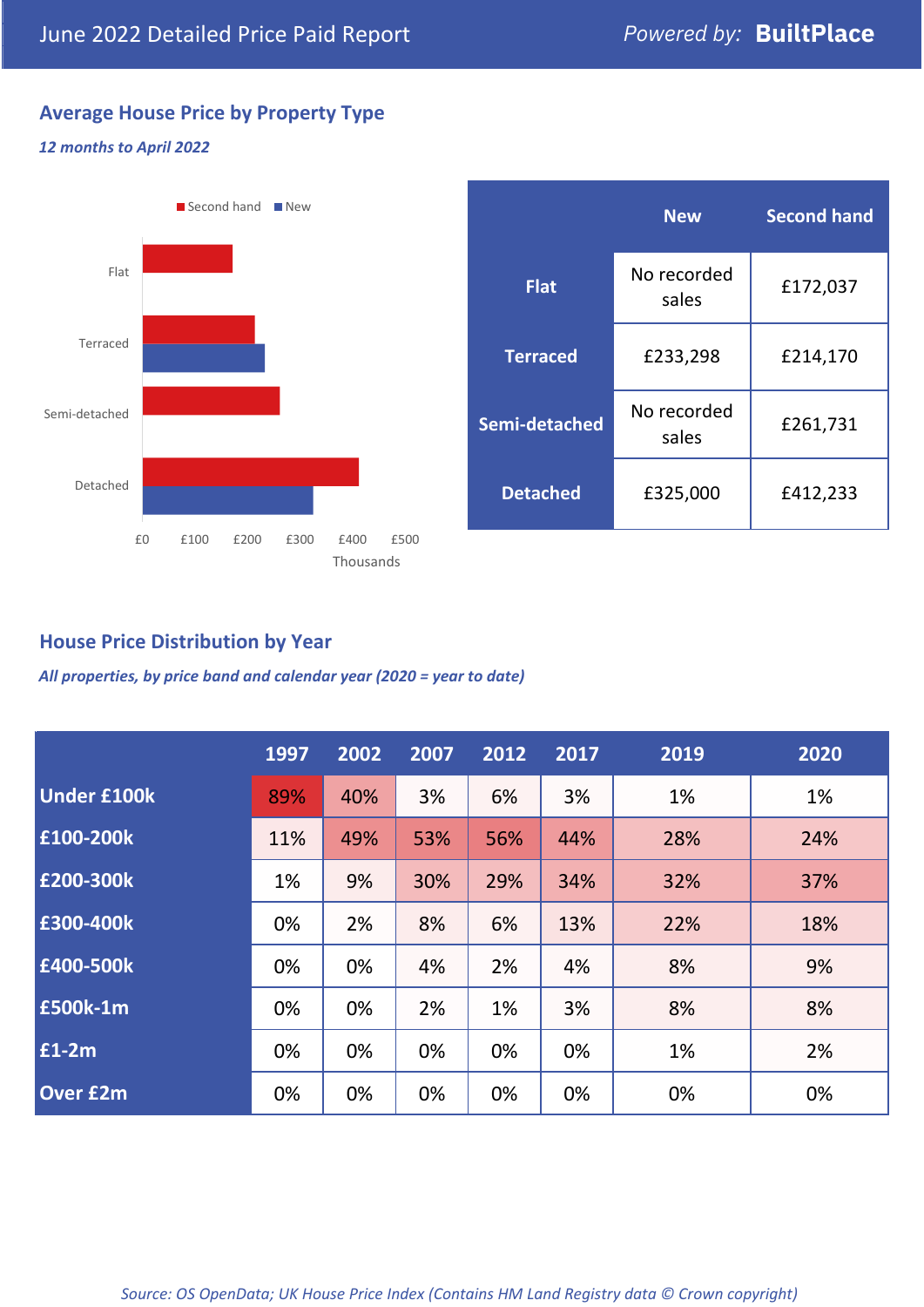#### **Transactions (February 2022 data)**

*Annual Transactions, Indexed (2001-05 average = 100)*



There were 1,327 transactions in Torridge during the 12 months to February 2022. This is 89% of the average from 2001- 05 and suggests activity is below pre-downturn levels.

Transactions in Torridge have fallen by 9.8% since 2014, compared to changes of -8.3% for South West and -7.7% for England.



#### *Cash and New Build Sales as % of Total, by Year*

*Note: The data on this page EXCLUDES transactions identified as transfers under a power of sale/repossessions, buy-to-lets (where they can be identified by a mortgage), and transfers to non-private individuals - i.e. it comprises only Land Registry 'A' data.*